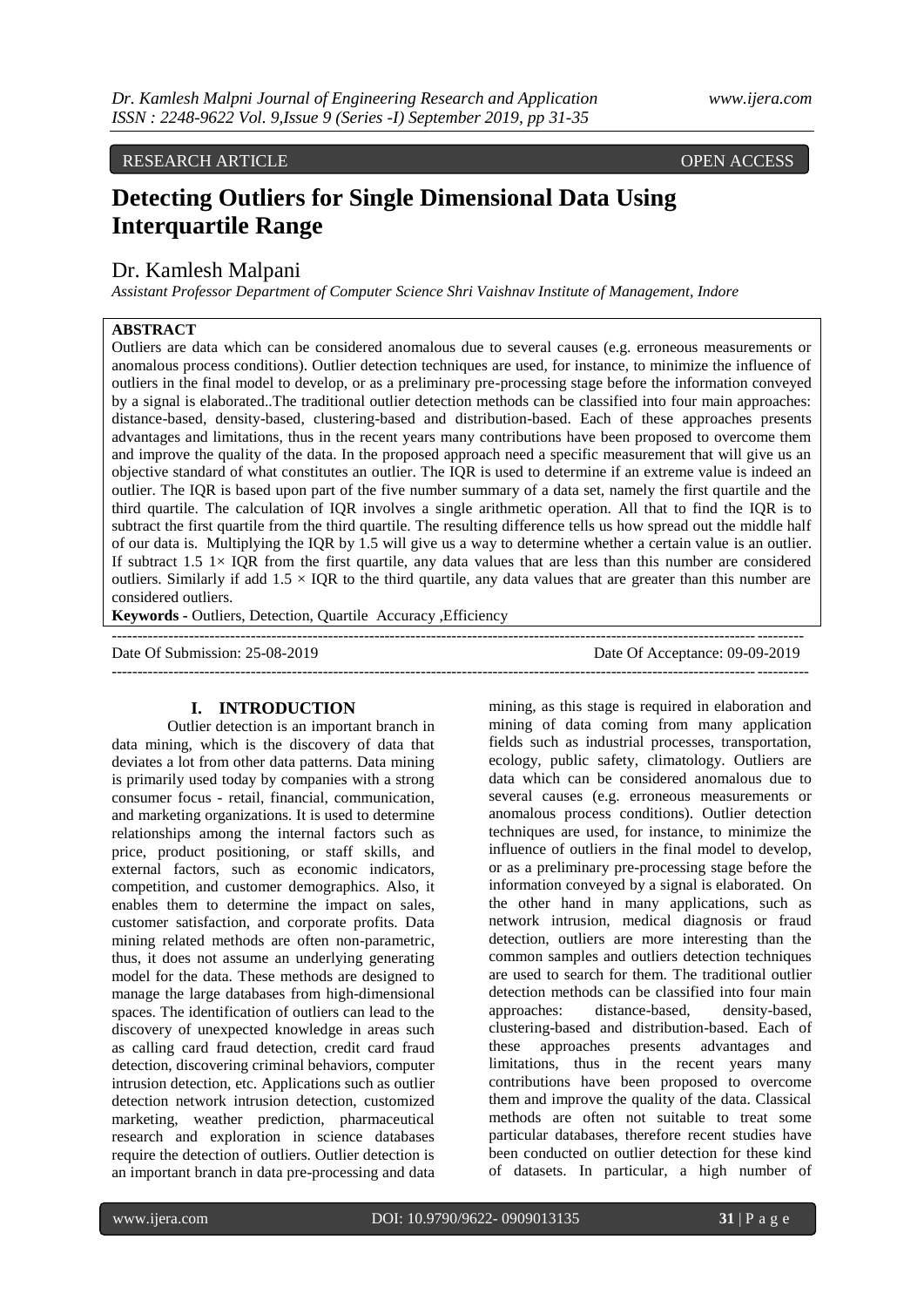contributions based on artificial intelligence, genetic algorithms and image processing have been proposed in order to develop new efficient outliers detection methods that can be suitable in many different applications An exact definition of an outlier often depends on the hidden assumption regarding the data structure and the applied detection method. Some definitions are regarded general enough to cope with the various types of data and methods.

In a sample of moderate size taken from a certain population it appears that one or two values are surprisingly far away from the main group Barnett & Lewis (1978).

An outlier is an observation which deviates so much from other observations as to arouse suspicions that it was generated by a different mechanism Hawkins (1980).

#### **II. CAUSES OF OUTLIERS**

Anscombe & Guttman (1960), had attempted to categorize the different ways in which outliers may arise. It was relevant to consider them in rather more detail. In taking observations, different sources of variability can be encountered. We can distinguish three of these. According to Barnett & Lewis (1978)

#### **1 Natural variability**

This is the expression of the way in which observations intrinsically vary over the population; such variation is a natural feature of the population and uncontrollable. Thus, for example, the measurements of heights of men will reflect the amount of variability indigenous to that population.

#### **2 Measurement error**

Often we must take measurements on members of a population under study. Inadequacies in the measuring instrument superimpose the further degree of variability on the inherent factor. The rounding of obtaining values or mistakes in recording compound the measurement error: they are part of it. Some control of this type of variability is possible.

#### **3 Execution error**

A further source of variability arises in the imperfect collection of our data. We may inadvertently choose a biased sample or include individuals who are not truly representative of the population we aimed to sample. Again, sensible precautions may reduce such variability

#### **III. OUTLIER DETECTION TECHNIQUES**

Data mining is a useful technique for learning and extracting useful data from a dataset.

Various techniques of data mining are designed that helps to search data from the large data set present in the computer. The algorithms that are designed should be highly capable, faster, understandable, robust etc. One of the basic problems of data mining is the outlier detection. An outlier is an observation that is quite dissimilar from the other observations. As various techniques have already been introduced till now, in this section different existing outlier detection techniques have been discussed that are used for detection and removal of outliers.

#### **1 Statistical Outlier Detection**

This technique of outlier detection frames the model simply with the help of the data points that are available for processing. In this field most of the outlier research has been done, due to which many distributions of the data is known. Most of the statistical model can only handle one attribute and those that can handle multi attributes can handle data efficiently up to the K<4. This is completely subjective to the distribution used. On the basis of the statistics two methods have been described for the outlier detection. Distribution Outlier Detection

Depth Based Outlier Detection

#### **2 Distance Based Outlier Detection**

This is one of the algorithms of outlier detection that is dependent on the distance between the points. The neighbors of the point are selected and checked in this method. If the neighboring points are close then it is considered normal, but if the neighboring point is far away then that case is considered as unusual. This technique is quite efficient as there is no need of defining the explicit distribution that defines the peculiarity.

#### **3 Cluster Based Outlier Detection**

This outlier detection technique is quite effective as the data from the datasets is firstly detected without any interference in the clustering process. Various clustering approaches are used for the outlier detection. Clustering on streaming data is categorized by grid based and k means/k median methods. In Partitioning methods, various centroid based methods, k means, PAM (Partitioning Around Medoids), CLARA (Clustering LARge Applications) and CLARANS (Clustering Large Applications based on RANdomized Search) etc methods are used. One of the clustering is hierarchical clustering. In it, the whole data set is further decomposed into different small datasets. It is further divided into two categories i.e., Agglomerative methods (in which sample units are combined to form single cluster) and divisive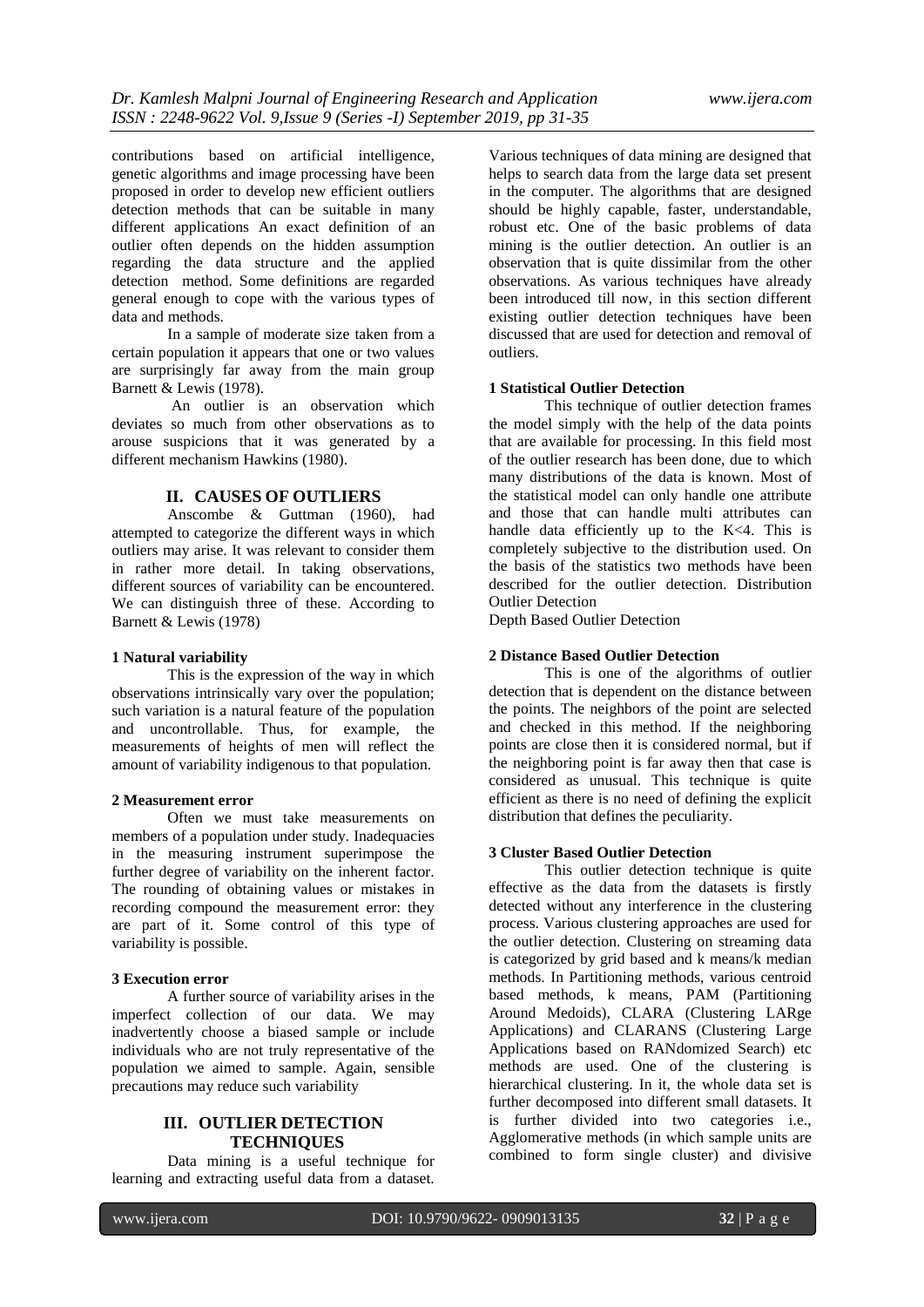methods (in which single parent cluster is further partitioned)

4 Density based Outlier Detection

In this method of detecting the outlier each object that is present is accredited a LOF (Local Outlier Factor). The local outlier factor is basically the degree assigned to object. In this technique, it is checked that how the object is isolated from its neighbor on the basis of the local outlier. The object with high local outlier factor is termed as outlier and the objects having low local outlier factor are considered to be normal. The high local outlier filter depicts the high probability of being outlier

#### **IV. LITERATURE SURVEY**

In 2012 Karanjit Singh and Dr. Shuchita Upadhyaya proposed "Outlier Detection: Applications And Techniques" Outliers once upon a time regarded as noisy data in statistics, has turned out to be an important problem which is being researched in diverse fields of research and application domains. Many outlier detection techniques have been developed specific to certain application domains, while some techniques are more generic. Some application domains are being researched in strict confidentiality such as research on crime and terrorist activities[1].

In 2013 Jyoti Ranjan proposed "Study of Distance-Based Outlier Detection Methods" An Outlier is an observation which is di\_erent from the others in a sample. Usually an anomaly occurs in every data due to measurement error. Anomaly detection is identifying anomalous data for given dataset that does not show normal behavior. Anomaly detection can be classi\_ed into three categories: Unsupervised, Supervised and Semi supervised anomaly detection[2].

In 2014 Manish Gupta, Jing Gao proposed "Outlier Detection for Temporal Data: A Survey" In the statistics community, outlier detection for time series data has been studied for decades. Recently, with advances in hardware and software technology, there has been a large body of work on temporal outlier detection from a computational<br>perspective within the computer science perspective within the computer science community. In particular, advances in hardware technology have enabled the availability of various forms of temporal data collection mechanisms, and advances in software technology have enabled a variety of data management mechanisms[3].

In 2015 Usman Habib, Gerhard Zucker proposed "Outliers Detection Method Using Clustering in Buildings Data" . They discusses the steps involved for detecting outliers in the data obtained from absorption chiller using their On/Off state information. It also proposes a method for

automatic detection of On/Off and/or Missing Data status of the chiller. The technique uses two layer K-Means clustering for detecting On/Off as well as Missing Data state of the chiller<sup>[4]</sup>.<br>In 2016 Kamalieet Ka

In 2016 Kamaljeet Kaur proposed "<br>Comparative Study of Outlier Detection Comparative Study of Outlier<br>Algorithms" As the dimension of As the dimension of the data is increasing day by day, outlier detection is emerging as one of the active area of research. Finding of the outliers from large data sets is the main problem. Outlier is considered as the pattern that is different from the rest of the patterns present in the data set[5].

In 2017 Rasim M. Alguliyev, Ramiz M. Aliguliyev An Anomaly Detection Based on Optimization "At present, an anomaly detection is one of the important problems in many fields. The rapid growth of data volumes requires the availability of a tool for data processing and analysis of a wide variety of data types. The methods for anomaly detection are designed to detect object"s deviations from normal behavior. However, it is difficult to select one tool for all types of anomalies due to the increasing computational complexity and the nature of the data[6].

In 2018 Victoria J. Hodge and Jim Austin proposed "An Evaluation of Classification and Outlier Detection Algorithms "This paper evaluates algorithms for classification and outlier

detection accuracies in temporal data. They focus on algorithms that train and classify rapidly and can be used for systems that need to incorporate new data regularly. Hence, we compare the accuracy of six fast algorithms using a range of well-known time-series datasets[7].

### **V. PROPOSED APPROACH**

The proposed is based on inter quartile range(IQR).In [descriptive statistics,](https://en.wikipedia.org/wiki/Descriptive_statistics) the inter quartile range (IQR), also called the mid spread or middle, or technically H-spread, is a measure of [statistical dispersion,](https://en.wikipedia.org/wiki/Statistical_dispersion) being equal to the difference between 75th and 25th [percentiles,](https://en.wikipedia.org/wiki/Percentiles) or between upper and lower [quartiles,](https://en.wikipedia.org/wiki/Quartile)  $IQR = Q3 - Q1$ . In other words, the IQR is the first quartile subtracted from the third quartile; these quartiles can be clearly seen on a [box plot](https://en.wikipedia.org/wiki/Box_plot) on the data. It is a [trimmed estimator,](https://en.wikipedia.org/wiki/Trimmed_estimator) defined as the 25% trimmed [range,](https://en.wikipedia.org/wiki/Range_(statistics)) and is a commonly used [robust measure of](https://en.wikipedia.org/wiki/Robust_measures_of_scale)  [scale.](https://en.wikipedia.org/wiki/Robust_measures_of_scale) The IQR is a measure of variability, based on dividing a data set into quartiles. Quartiles divide a rank-ordered data set into four equal parts. The values that separate parts are called the first, second, and third quartiles; and they are denoted by Q1, Q2, and Q3, respectively.

Quartiles are calculated recursively, by using median.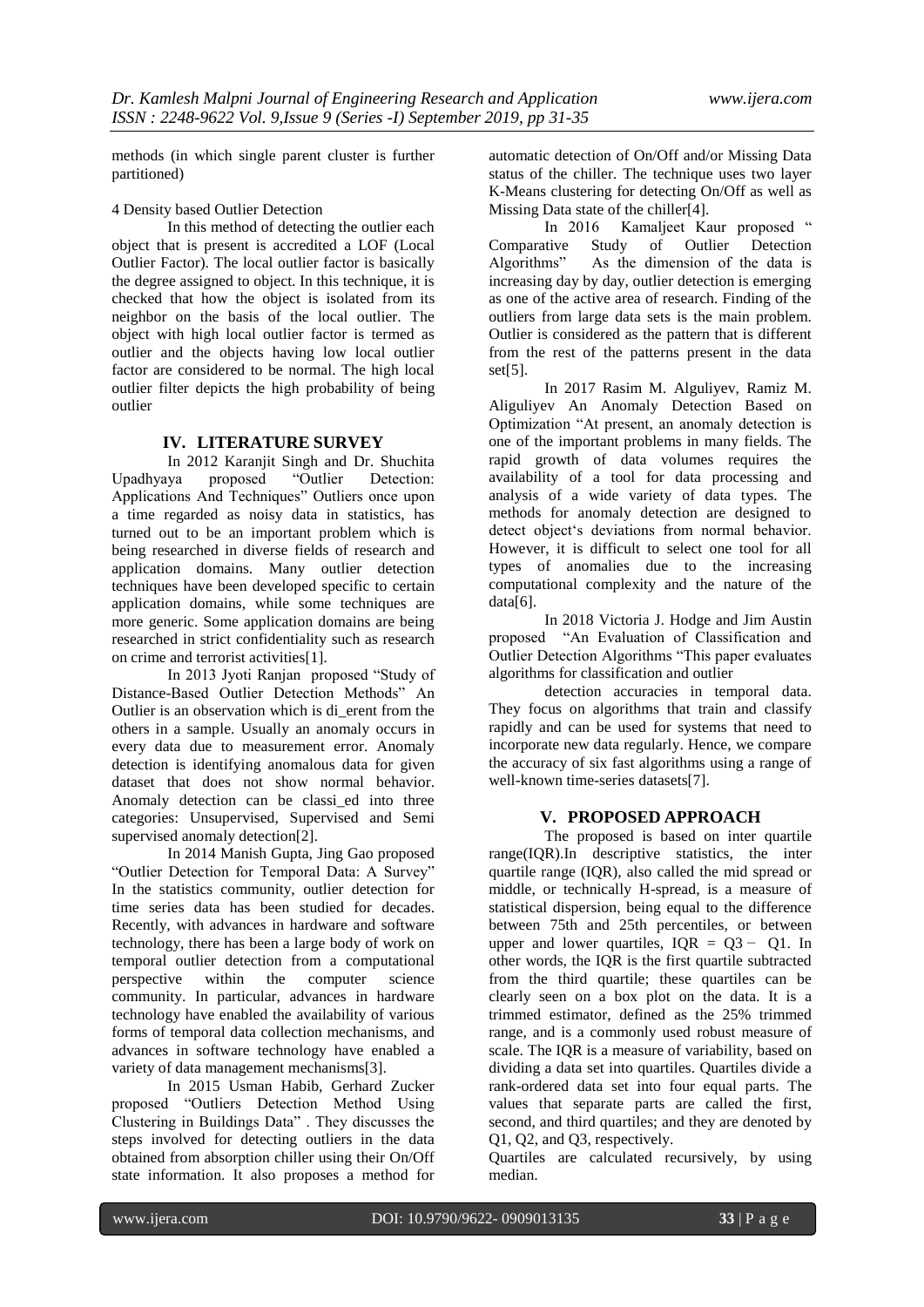If the number of entries is an even number 2n, then the first quartile Q1 is defined as

First quartile  $Q1$  = median of the n smallest entries Third quartile  $Q3$  = median of the n largest entries If the number of entries is an odd number  $2n+1$ , then the first quartile Q1 is defined as

First quartile  $Q1$  = median of the n smallest entries The third quartile  $Q3$  = median of the n largest entries

The second quartile Q2 is the same as the ordinary median

#### **VI. ALGORITHM OF PROPOSED APPROACH**

The proposed approach has the following steps

- 1. Arrange the given data set into ascending order.
- 2. Find the median of the given data set by using the formula

If number or even use  $\frac{1}{2}$ 

Or if number or odd use  $\frac{n+1}{2}$ 

Median is denoted as Q2

- 3. Find the median of upper half and denoted as  $O<sub>1</sub>$
- 4. Find the median of lower half and denoted as  $O<sub>3</sub>$
- 5. Find interquartile range using formula  $(IQR) =$ Q3 - Q1
- 6. Find lower range for outlier by using  $Q_1 1.5(QR)$
- 
- 7. Find upper range for outlier by using
- $Q_2 + 1.5(1QR)$
- 8. The item which has the value smaller the lower range and has the value greater the upper range are outliers

#### **VII. EXPERIMENTAL ANALYSIS**

Proposed approach is compared with two existing approach Mean based method and median based method. We have taken 100 different numeric values to perform the experiment

| Number<br>of<br>data items | <b>Distance</b><br>Based<br>approach | Proposed<br>Approach<br>Number<br>of<br>outliers |
|----------------------------|--------------------------------------|--------------------------------------------------|
| 25                         | 2                                    |                                                  |
| 50                         | 3                                    | 5                                                |
| 100                        | 5                                    | q                                                |



**Figure 1** comparison using number of objects and missing value

#### **VIII. CONCLUSION**

Outlier detection is an important branch in data mining, which is the discovery of data that deviates a lot from other data patterns. Data mining is primarily used today by companies with a strong consumer focus - retail, financial, communication, and marketing organizations. It is used to determine relationships among the internal factors such as price, product positioning, or staff skills, and external factors, such as economic indicators, competition, and customer demographics. The IQR is used to determine if an extreme value is indeed an outlier. The IQR is based upon part of the five number summary of a data set, namely the first quartile and the third quartile. The calculation of IQR involves a single arithmetic operation. All that to find the IQR is to subtract the first quartile from the third quartile. The resulting difference tells us how spread out the middle half of our data is.

#### **REFERENCES**

- [1]. Karanjit Singh and Dr. Shuchita Upadhyaya "Outlier Detection: Applications And Techniques" IJCSI International Journal of Computer Science Issues, Vol. 9, Issue 1, No 3, January 2012 ISSN (Online): 1694-0814 www.IJCSI.org
- [2]. Jyoti Ranjan Sethi "Study of Distance-Based Outlier Detection Methods" National Institute Of Technology, Rourkela June 2013
- [3]. Manish Gupta, Jing Gao "Outlier Detection for Temporal Data: A Survey" IEEE Transactions On Knowledge And Data Engineering, Vol. 25, No. 1, January 2014
- [4]. Usman Habib, Gerhard Zucker "Outliers Detection Method Using Clustering in Buildings Data" Conference Paper November 2015 IECON2015-Yokohama November 9-12, 2015
- [5]. Kamaljeet Kaur Atul Garg " Comparative Study of Outlier Detection Algorithms" International Journal of Computer